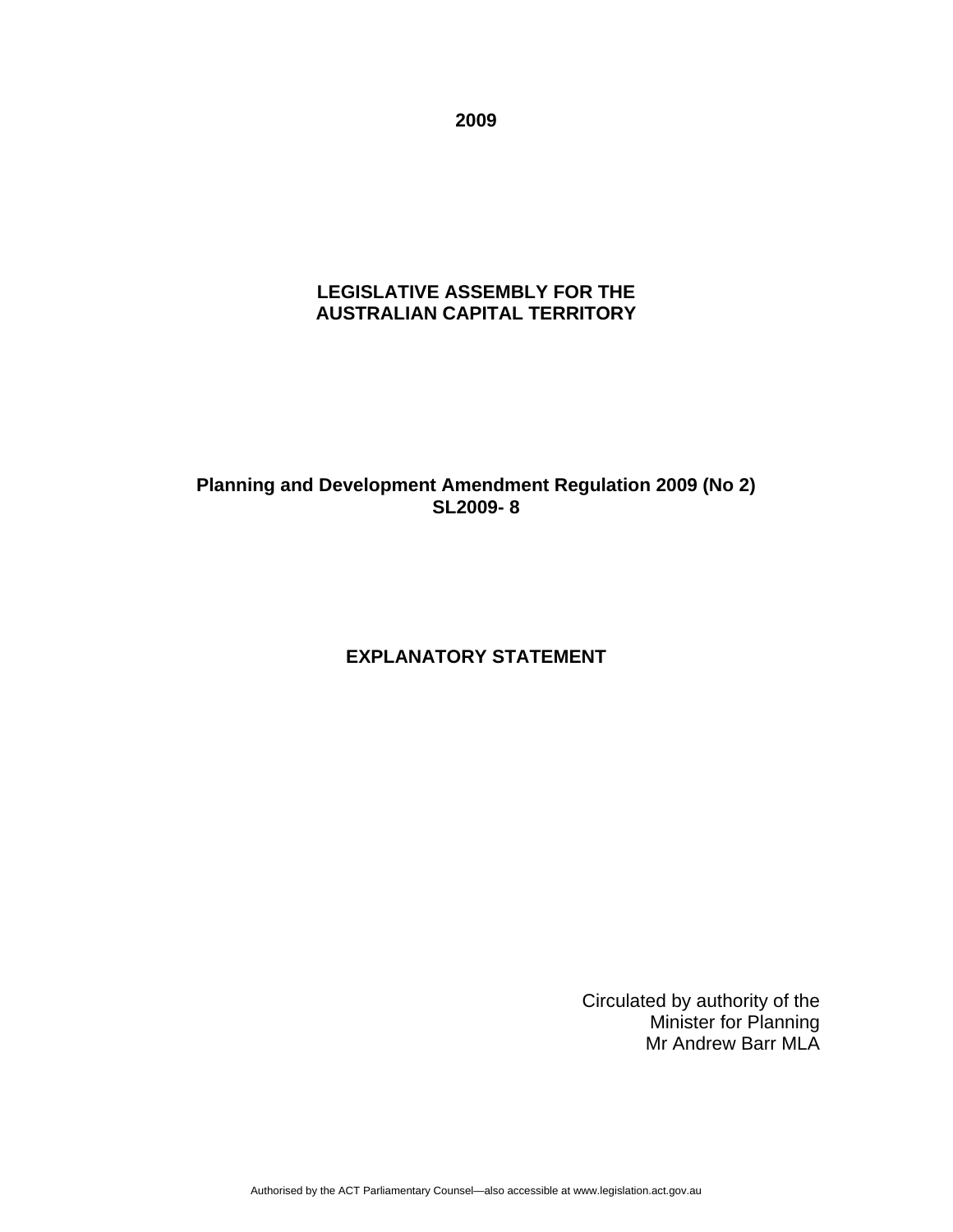*PLANNING AND DEVELOPMENT AMENDMENT REGULATION 2009 (No 2)* 

# **EXPLANATORY STATEMENT**

## **Overview**

The changes made to the *Planning and Development Regulation 2008* (the regulation) by this amending regulation are a continuation of the wider planning system reforms launched by the ACT Minister for Planning in 2004.

The main aim of the reforms was to improve timeliness, transparency and efficiency in the planning processes.

One of the ways the *Planning and Development Act 2007* (the Act) achieves this aim is by allowing straightforward developments of low significance to be exempt from requiring a development approval (DA) (see section 133). The facility exists in the Act to remove the requirement for development approval for those projects where the development approval process adds relatively little value, for example, for new single residences in Greenfield sites and small structures such as sheds, garages and pergolas. This is because there is little value added in requiring a DA in such cases. The DA process typically verifies that the development is compliant with the relevant codes but does not enhance the quality of the proposed development. The DA process does not alter the proposed design.

This amending regulation adds exemptions for specified building work on existing school sites. It does this by amending schedule 1 of the regulation. Schedule 1 is made under section 20 of the regulation. The exempting of a range of developments at public and non-public schools in this amending regulation are in addition to a number of exemptions already set out in schedule 1 of the regulation.

This amending regulation includes DA exemptions for school buildings such as libraries, halls and gymnasiums and for things other than buildings such as flag poles, bike enclosures, etc.

The exemptions apply as follows:

#### **1. DA exemptions for main buildings and minor alterations at an existing school campus:**

- Apply to both private and public schools;
- Apply for 4 years (unless specifically extended by the ACT Legislative Assembly) and are subject to review;
- If a school project does not meet the physical parameters required for the DA exemption set out in this amending regulation, a DA is required. However, a separate regulation will specify these DAs as requiring only public notice to adjoining premises (limited public notification) which means the timeframe to respond is reduced from 15 working days to 10 working days. This is done by inserting the list of developments or activities relevant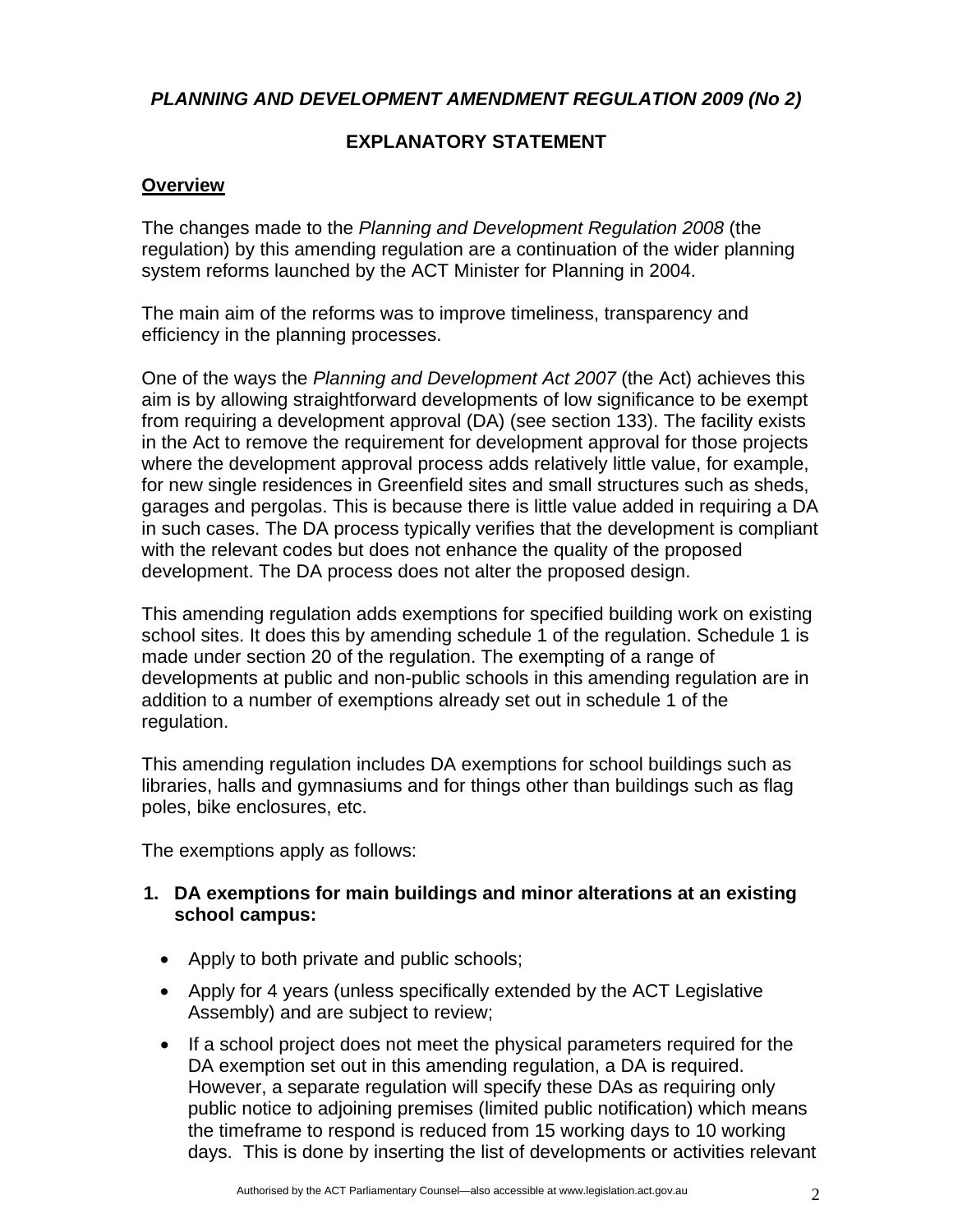for schools into schedule 2 of the regulation. A consequence of this is that proposals that only require limited public notification are not subject to thirdparty appeals. The Act provides that third-party appeals can only be made if the applicant can demonstrate 'material detriment' as defined in the Act. The provisions that insert these school related developments or activities into schedule 2 will automatically expire after 4 years;

• If a school project does not meet one of the general exemption criterion set out in ss1.10-1.17 of schedule 1 to the regulation, a DA is required (eg if the proposal contravenes the Heritage Act (s1.14 of schedule 1) then a DA is required)

The reason for a time-limit (4 years) for the exemption for main school buildings (refer clause 4, s1.99C) is related to the source of funding for these sorts of projects. It is anticipated that Commonwealth and Territory funding sources will be available for government school projects of this type with the intention that the funding be spent in the short term over the next 4 years for the benefit of schools and the economy of the Territory as a whole. In some cases, failure to utilise the funds could risk loss of the funds resulting in reduced benefits to schools and the economy. The provision automatically expires on 31 March 2013, unless continued by Legislative Assembly resolution.

The proposed exemption for minor alterations that do not increase the gross floor area by more than 5% (refer clause 4, s1.99D) is to provide for those minor types of works not explicitly covered by specific clauses within these proposed exemptions where these are of such a nature that they would not impact on adjoining premises. The scope of this exemption is relatively narrow and as such is unlikely to have any negative impact on adjoining premises. The provision automatically expires on 31 March 2013, unless continued by Legislative Assembly resolution.

#### **2. DA exemptions for school projects other than main buildings or minor alterations, for example, bike enclosures, flag poles**

- Apply to both private and public schools;
- Apply indefinitely (with the exception of 1.99C and 1.99D) but must be reviewed by the planning and land authority after 4 years;
- If a school project does not meet the physical parameters required for the DA exemption set out in this amending regulation, a DA is required. However, a separate regulation will specify these DAs as requiring only public notice to adjoining premises (limited public notification) which means the timeframe to respond is reduced from 15 working days to 10 working days. This is done by inserting the list of developments or activities relevant for schools into schedule 2 of the regulation. A consequence of this is that proposals that only require limited public notification are not subject to thirdparty appeals. The Act provides that third-party appeals can only be made if the applicant can demonstrate 'material detriment' as defined in the Act. The provisions that insert these school related developments or activities into schedule 2 will automatically expire after 4 years;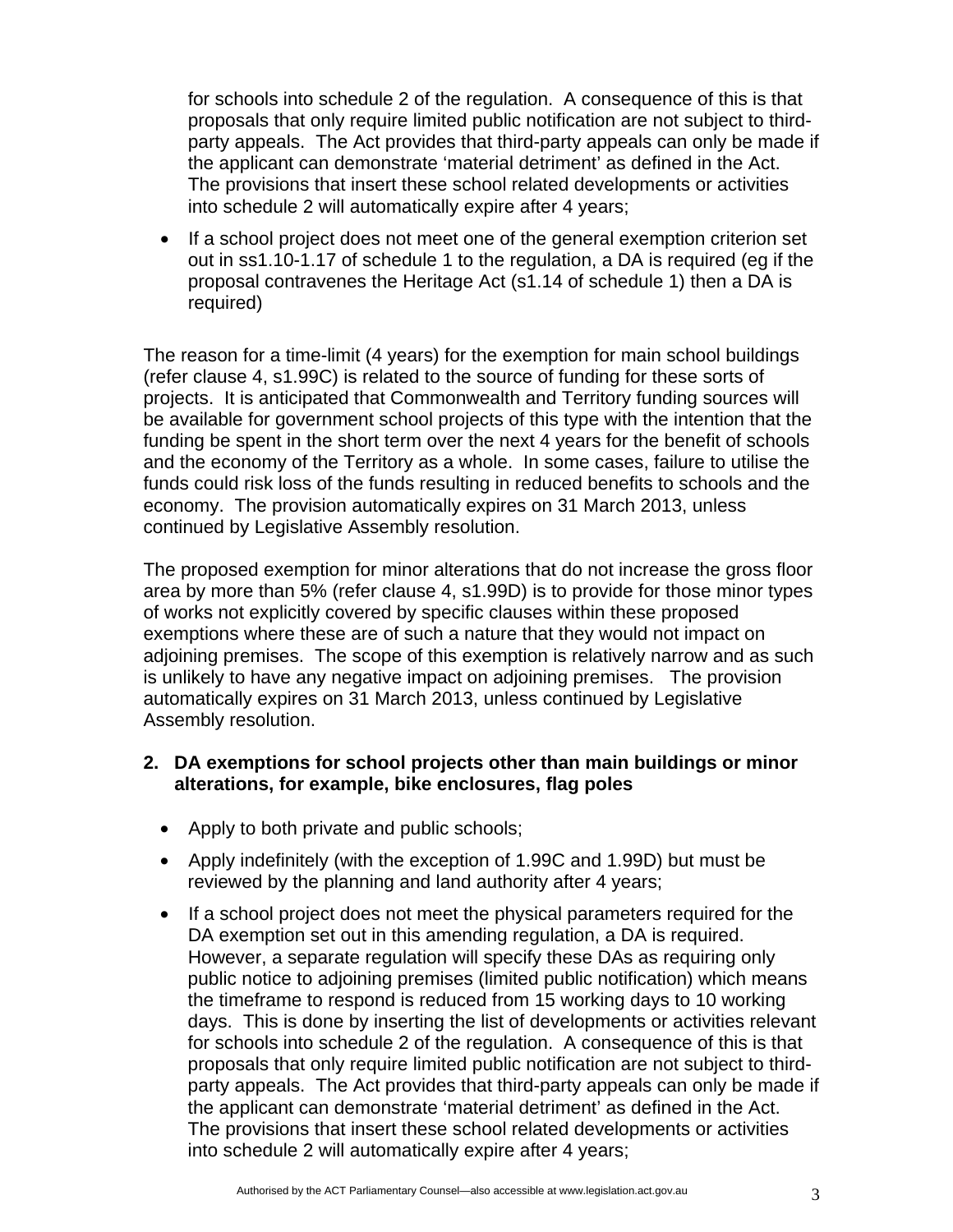• If a school project does not meet one of the general exemption criterion set out in ss1.10-1.17 of schedule 1 to the regulation, a DA is required (eg if the proposal contravenes the Heritage Act (s1.14 of schedule 1) then a DA is required)

The proposed exemptions for projects such as installing flag poles are to apply indefinitely, subject to review. Such projects are relatively minor in comparison with school main buildings and as such, it is appropriate for these matters to be exempt irrespective of the immediate issue of funding. As a result, these exemptions apply indefinitely with the proviso that their operation is to be reviewed by the authority after a period of 4 years.

All of the proposed exempt developments or activities are subject to review (s1.99B) and requires the authority to review the operation of the division not later than 30 September 2012. The authority must prepare a notice to the Minister on the findings of the review which includes a summary of community comment on the operation of the division.

For further information about the government funding, refer to the Regulatory Impact Statement for this amending regulation.

The various parameters set out in this amending regulation were formulated with reference to present community facilities zoning controls in the Territory Plan and in consultation with ACT Department of Education and independent schools representatives.

The main rationale for the determination of the parameters was to ensure protection of the amenity of adjoining residential areas (for example, minimisation of overlooking or overshadowing) and to ensure school sportsgrounds and ovals could not be built on because they are used outside school hours.

#### **Detailed summary of provisions**

**Clause 1 – Name of Regulation** –states the name of the regulation, which is the *Planning and Development Amendment Regulation 2009 (No )*.

**Clause 2 – Commencement** –states that the regulation commences on a day fixed by the Minister by written notice.

**Clause 3 – Legislation amended** – states that the regulation amends the *Planning and Development Regulation 2008*.

**Clause 4 – Schedule 1, new division 1.3.6A** –inserts a new **Division 1.3.6A Exempt developments – schools** in Schedule 1.

**Subdivision 1.3.6A.1 Preliminary**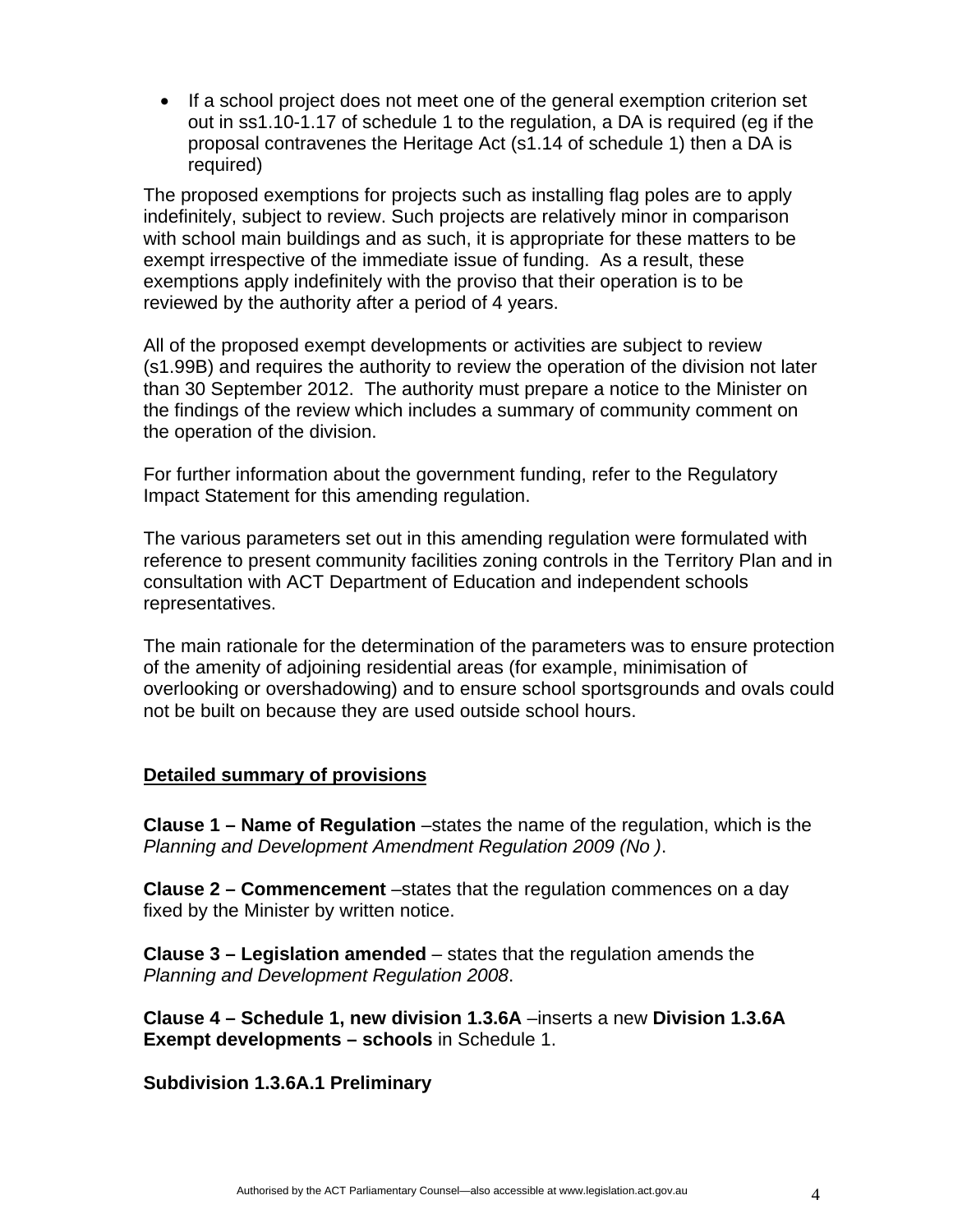**1.96 Definitions – div 1.3.6A** - sets out the definitions for the division. It defines *commencement day*, *existing ground level* and *existing school*. An *existing* **school** means 1 of the following that exists on the commencement day:

- (a) a government school within the meaning of the *Education Act 2004*;
- (b) a non-government school within the meaning of the *Education Act 2004*;
- (c) a childcare centre licensed under the *Children and Young People Act 2008*, section 747, primarily for the education of young children.

*Young child* is defined in section 733 (3) of the *Children and Young People Act 2008*.

**1.97 Meaning of existing school campus – regulation** - states that in this regulation *existing school campus* means the grounds, including the boundary, of an existing school on the commencement day.

**1.98 Application – div 1.3.6A** - states that the division applies to a development or other activity only if it is on an existing school campus. The policy behind limiting the division to existing school campuses is to ensure the exemptions are reasonably defined and contained and because the funding source for the developments presently applies to existing schools only.

**1.99 General exemption criteria** - states that unless otherwise stated in a provision, a development to which this division applies must comply with the general exemption criteria in schedule 1 except criterion 8 in section 1.18. Generally, for a development to be exempt from requiring a development approval, it must comply with each relevant general exemption criterion in sections 1.10 to 1.18 of schedule 1, and any other criterion in part 1.3 of the schedule that applies to the development. Criteria 1.10 to 1.17 refer to easement clearances; plumbing and drainage clearances; certain exterior finishes in residential zones; heritage and tree protection; and compliance with lease and other DAs, and multiple occupancy requirements. Criterion 8 states that a development must comply with any other criteria in part 1.3 (Exempt developments) that apply to the development.

Many of the criteria in part 1.3 are intended to apply primarily to residential and rural developments etc and are not relevant to schools. For this reason, a development in this division need not comply with criterion 8 in section 1.18.

**1.99A Activities not developments** – states that an activity mentioned in this division that is not a development is not taken to be a development only because it is exempted under this division. This means that a development is only a development if it comes within the definition of development in section 7 of the Act and just because an activity is mentioned in this division does not mean it is necessarily a development within the meaning of section 7 of the Act.

**1.99B Review of division** – specifies that the planning and land authority (the authority) must review the operation of this division not later than 30 September 2012. After the review, the authority must prepare a notice stating that the authority has reviewed the division and the authority's findings on the review. The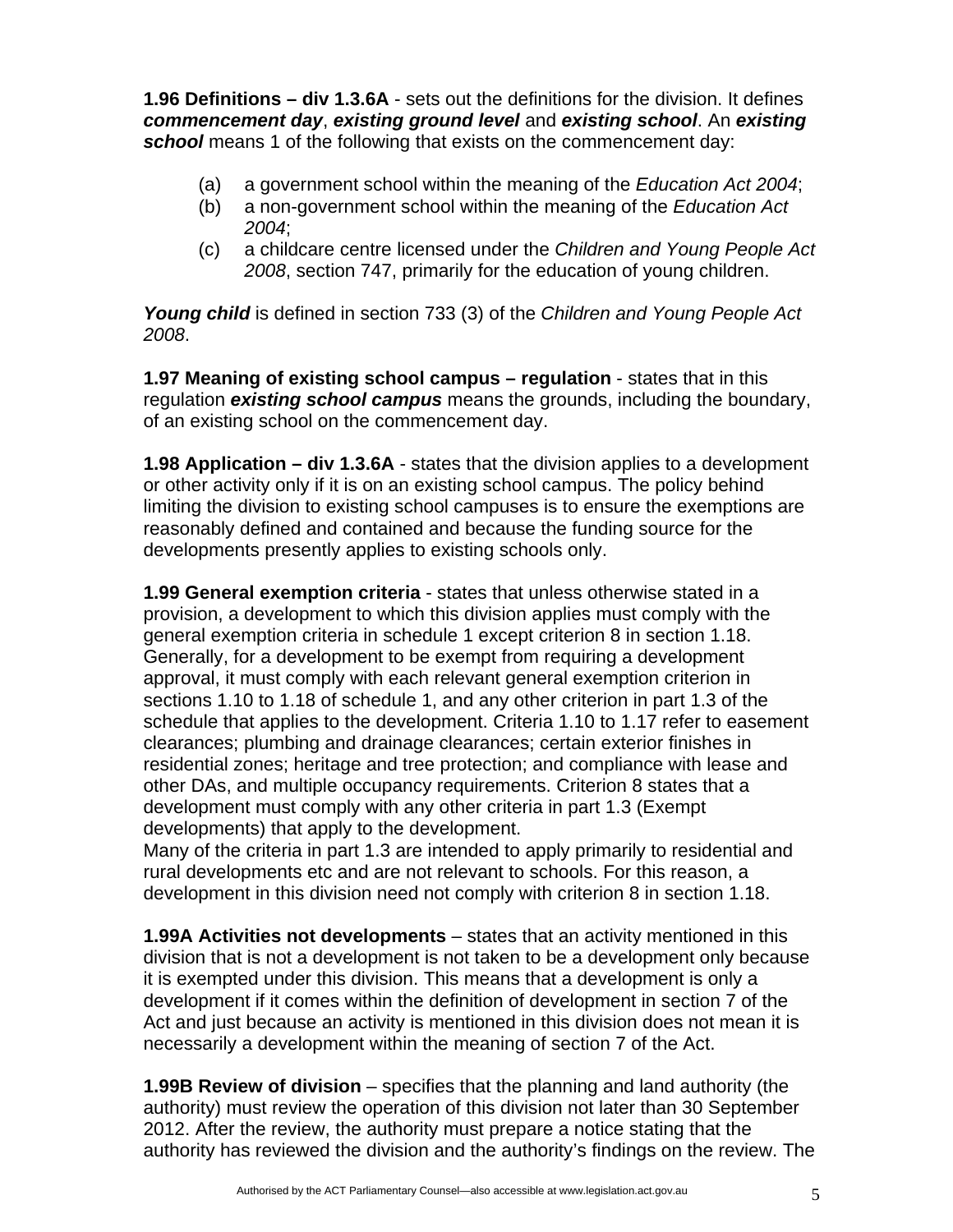review must include a summary of any community comment on each type of exemption, and the authority must assess the performance of each exemption. The authority must give the notice to the Minister and the notice is a notifiable instrument. This section expires on 31 March 2013. This allows the authority 6 months to prepare the notice after which time the section is no longer required and so expires.

#### **Subdivision 1.3.6A.2 Exemptions – schools**

**1.99C Schools – new buildings or alterations to buildings** – prescribes some of the technical parameters which must be complied with to make development in relation to building a new building on an existing school campus exempt from requiring development approval. It specifies that a designated development for building a new building or altering or demolishing an existing development (and carrying out any related earthworks or other constructions work on or under the land) is exempt development if the building is:

- (a) (i) a class 3 building (eg a dormitory); or
	- (ii) a class 9b building (eg a hall, gymnasium); and

(this exemption is intended to also cover, for example, new school libraries, meeting halls, classrooms, auditoriums and similar)

(b) The building is not within 6 metres of the boundary of a residential zone; and

(c) the height of the building is not more than:

(i) if the building is within 30 metres of the boundary of a residential zone – 6 metres above existing ground level; or

(ii) in any other case, 12 metres above existing ground level.

These parameters minimise overlooking opportunities and other adverse impacts on the privacy of the adjoining land users.

As explained above (refer Section 1.99), for a development to be exempt from requiring a development approval, it must comply with each general exemption criterion in schedule 1 as well as the above criteria.

This section expires on 31 March 2013 unless, before the expiry date, the Legislative Assembly, by resolution, continues it. Section 1.99B requires the authority to review the operation of this and other exemptions in this regulation by 30 September 2012 and report the results to the Minister. This section together with section 1.99C provide for review and possible continuation. If this section is no longer required, it will simply expire.

Subsection (5) states that is the sub-section continues under sub-section (3), subsection (2) to (4) and this sub-section expire on the day after the day the notice of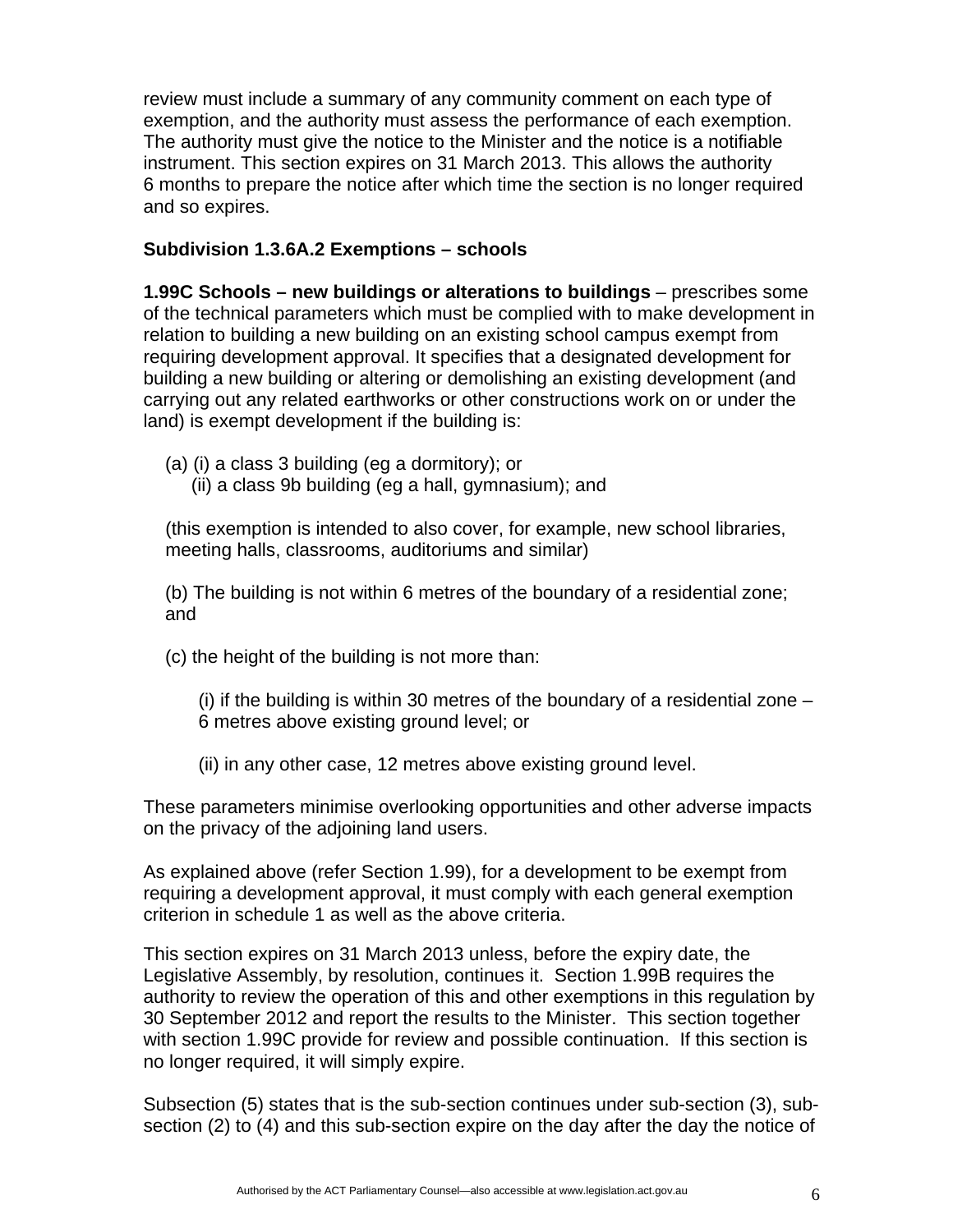the resolution is notified. If the exemption is not continued by Assembly resolution, the whole section expires on 31 March 2013.

Section 1.2 of schedule 1 defines the meaning of the term *designated development*, in relation to land, for the purposes of schedule 1. The term covers building, altering or demolishing a building or structure on land, carrying out earthworks or other construction work on or under the land, or carrying out work that would affect the landscape of the land.

Class 3 and Class 9b buildings are defined in the Building Code of Australia, a copy of which can be inspected at the office of the authority during business hours. The Dictionary to the regulation states that *class*, for a building or structure, means the class of building or structure under the building code.

**1.99D Schools – minor alterations** - prescribes some of the technical parameters which must be complied with to make development in relation to a minor altering of a building (and carrying out any related earthworks or other construction work on or under the land) on an existing school campus exempt from requiring development approval.

Such minor alteration is exempt development if the development will not increase the gross floor area of the building by more than 5%.

Unlike the other sections in subdivision 1.3.6A.2, this section expires on 31 March 2013 and only applies if no other exemption in schedule 1 applies to the proposed development.

**Subdivision 1.3.6A.2 Exemptions – schools** applies and the building is not within 6 metres of the boundary of a residential zone.

**1.99E Schools – entrances** - prescribes some of the technical parameters which must be complied with to make development in relation to building a school entrance on an existing school campus exempt from requiring development approval. Section 1.98F (1) defines *school entrance* as meaning a public entrance to the school whether freestanding or part of a building; and includes any associated structure (for example, porticos, awnings, canopies, landings). A designated development for building or installing a school entrance (and carrying out any related earthworks or other construction work on or under the land) is exempt development if:

#### (a) the entrance:

- (i) does not have a roof; or
- (ii) is not enclosed on all sides; and

(b) the height of the entrance is not more than 6 metres above existing ground level.

**1.99F Schools – verandahs etc** – prescribes some of the technical parameters which must be complied with to make development in relation to building or installing a verandah on an existing school campus exempt from requiring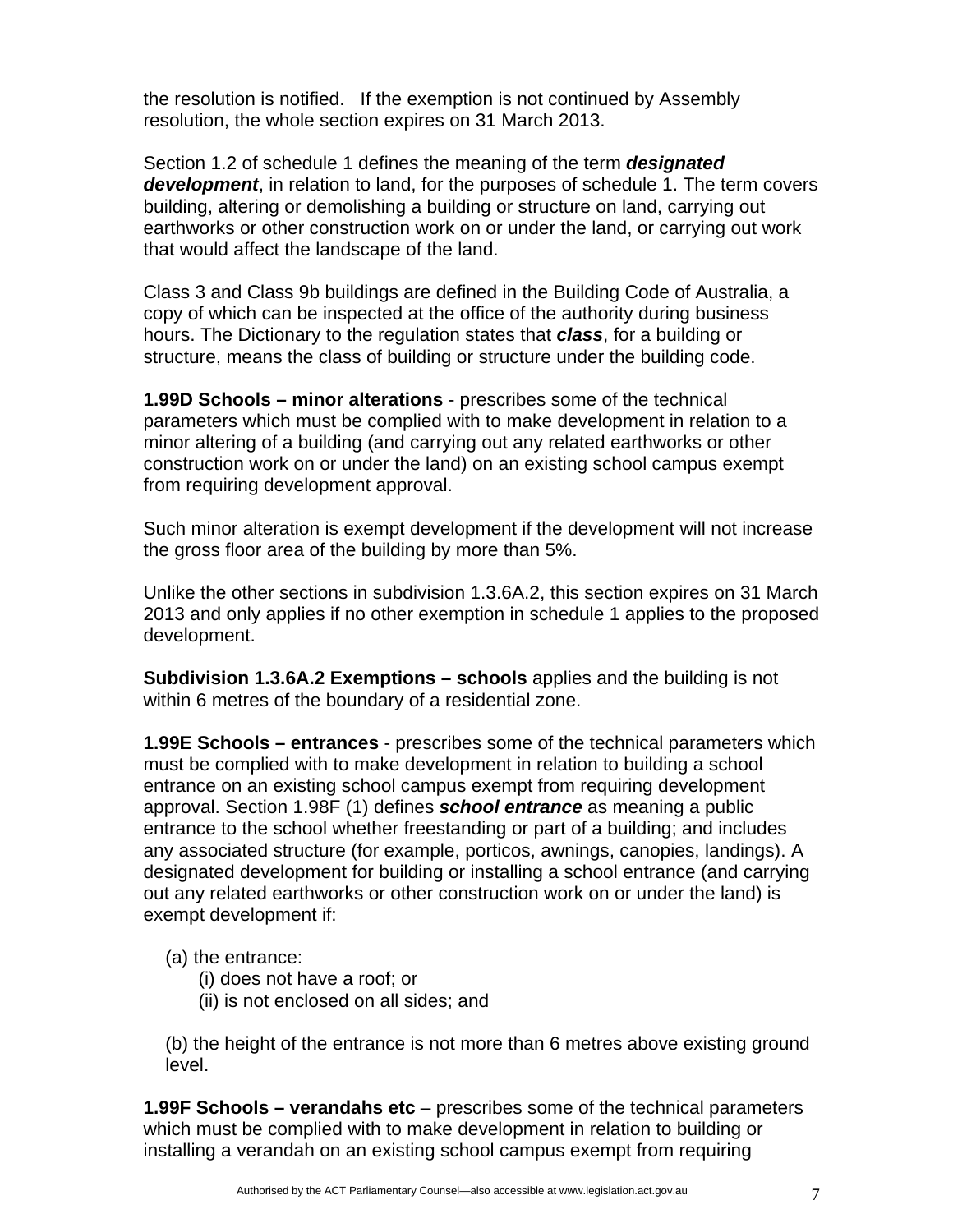development approval. A designated development for building or installing a verandah (and carrying out any related earthworks or other construction work on or under the land) is exempt development if:

(a) the height of the verandah is not more than 6 metres above existing ground level if the verandah is within 30 metres of the boundary of a residential zone or, in any other case, 12 metres above existing ground level;

(b) the verandah is not within 6 metres of the boundary of a residential zone; and

(c) the verandah is unenclosed on at least 1 side.

Under subsection 1.98F(1) verandah includes a balcony, awning, portico or landing.

**1.99G Schools – signs** – prescribes some of the technical parameters which must be complied with to make development in relation to putting up, attaching or displaying a sign or altering or removing a sign, on an existing school campus exempt from requiring development approval. A designated development for putting up, attaching or displaying a sign, or altering or removing a sign is exempt development if:

- (a) the sign is intended to display only school information; and
- (b) the sign in no higher than 3.6 metres above existing ground level; and
- (c) the sign is not both illuminated and animated (eg flashing neon).

Note 1 sets out that a sign may also be exempt under division 1.3.3.

Subsection 1.98G (2) specifies what *school information* includes.

**1.99H Schools – playground and exercise equipment** – specifies that a designated development for building or installing playground and exercise equipment on an existing school campus is exempt development. Such equipment includes swings, monkey bars, slippery dips, cubby houses, ropes and nets.

**1.99I Schools – fences** – prescribes some of the technical parameters which must be complied with to make development in relation to putting up a fence on an existing school campus exempt from requiring development approval. A designated development for building or installing a fence (and carrying out any related earthworks or other construction work on or under the land) on an existing school campus is exempt development if:

(a) the height of the fence is not more than 4 metres above existing ground level if the fence is around or partly around a playing field or in any other case, 2.4 metres above existing ground level; and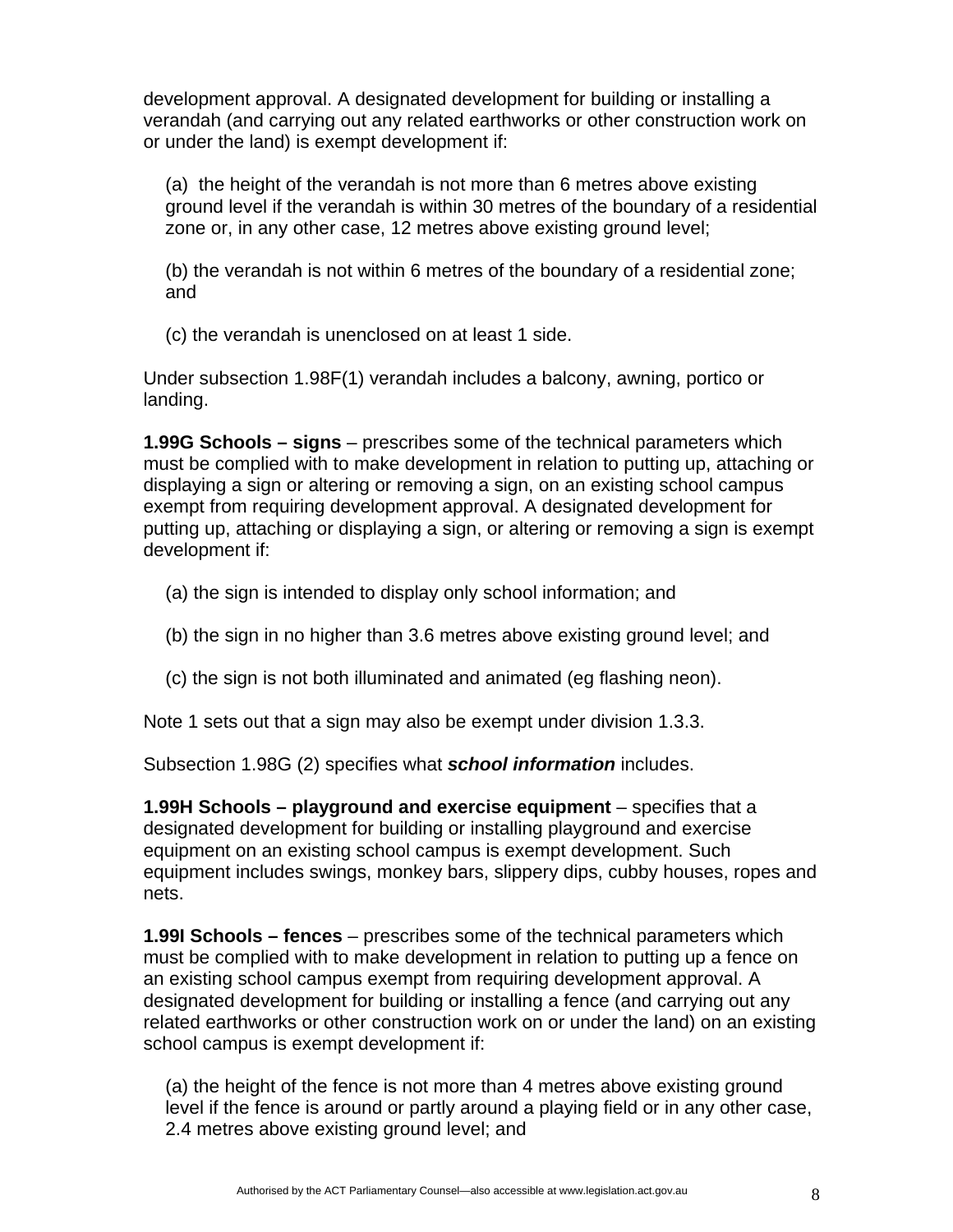(b) no vertical component of the fence is spiked.

Subsection 198I (1) states that a *fence* includes:

(a) a fence around the boundary, or part of the boundary, of an existing school campus; and

(b) a fence within an existing school campus, including a fence around, or partly around, a playground or playing field; or between buildings; and

(c) a gate that forms part of, or functions as, a fence.

Subsection 198I (3) states that playing field means an open space that is designed, or can be used, for playing or practising organised sport.

**1.99J Schools – shade structures** – prescribes some of the technical parameters which must be complied with to make development in relation to putting up a shade structure on an existing school campus exempt from requiring development approval. A designated development for building or installing a shade structure (and carrying out any related earthworks or other construction work on or under the land) is exempt development if:

(a) the height of the shade structure is not more than 10 metres above existing ground level; and

(b) the plan area of the shade structure is not more than 200 metre square; and

(c) the shade structure is unenclosed on at least 2 sides.

**1.99K Schools – covered external walkways** – prescribes some of the technical parameters which must be complied with to make development in relation to building or installing a covered walkway on an existing school campus exempt from requiring development approval. A designated development for building or installing a covered walkway (and carrying out any related earthworks or other construction work on or under the land) is exempt development if:

(a) the height of the walkway is not more than 6 metres above existing ground level if the walkway is within 30 metres of the boundary of a residential zone; or in any other case, the height of the walkway is not more than 12 metres above existing ground level; and

(b) the walkway is unenclosed on at least 2 sides.

**1.99L Schools – flag poles** – specifies that a *flag pole* includes a lanyard, flag or other item associated with a flag pole and that a designated development for building or installing a flagpole is exempt development if the height of the flag pole is not more than 10 metres above existing ground level.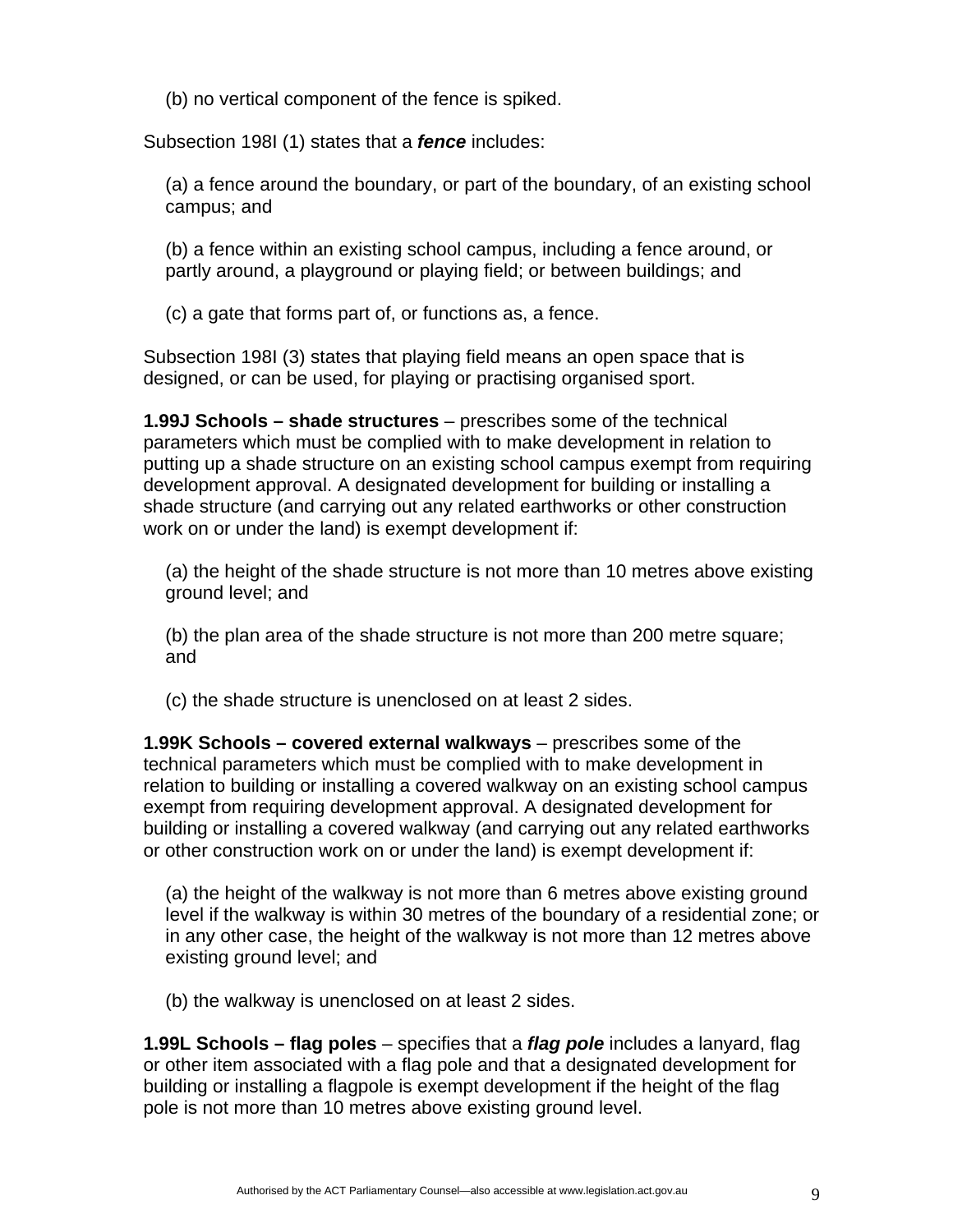**1.99M Schools – water tanks** – specifies that a designated development for building or installing a water tank (and carrying out any related earthworks or other construction work on or under the land) is exempt development if the water tank has a diameter of 8 metres or less.

**1.99N Schools – landscape gardening** – prescribes some of the technical parameters which must be complied with to make development in relation to landscape gardening on an existing school campus exempt from requiring development approval. A designated development for landscape gardening (other than construction of a retaining wall), and carrying out any related earthworks or other construction work on or under the land, is exempt development if:

(a) the landscape gardening is defined landscaping; and

(b) if the landscape gardening affects an existing public pedestrian access way, footpath or bicycle path – the landscape gardening maintains existing public access to the access way, footpath or bicycle path.

Pursuant to subsection 1.98N (2), section 1.11 (Criterion 1 - easement and other access clearances) does not apply to the landscape gardening in (b) unless the landscape gardening involves the construction or installation of a structure. This means a designated development for (b) does not need to comply with criterion 1 of the general exemption criteria provided the landscape gardening does not involve the construction or installation of a structure.

Subsection 198N (3) defines *defined landscaping* as meaning landscaping in relation to 1 or more of the following:

(a) a footpath;

(b) a landing;

(c) artificial grass;

(d) any other landscape structure (other than a retaining wall) or earthworks, if the vertical distance from the top of the structure or earthworks to existing ground level is not more than:

(i) if the top of the structure or earthworks is above existing ground level – 0.4m; or

(ii) if the top of the structure or earthworks is below finished ground level – 1.2m.

The Note indicates that *Finished ground level* is defined in the Territory Plan (Vol 2, Part 3 definitions)

**1.99O Schools – car parks** – prescribes some of the technical parameters which must be complied with to make development in relation to car parks on an existing school campus exempt from requiring development approval. A designated development for building or installing a car park (and carrying out any related earthworks or other construction work on or under the land) on existing ground level is exempt development if the car park does not reduce the area of a playing field. In this section, *playing field* means an open space that is designed or can be used for playing organised sport.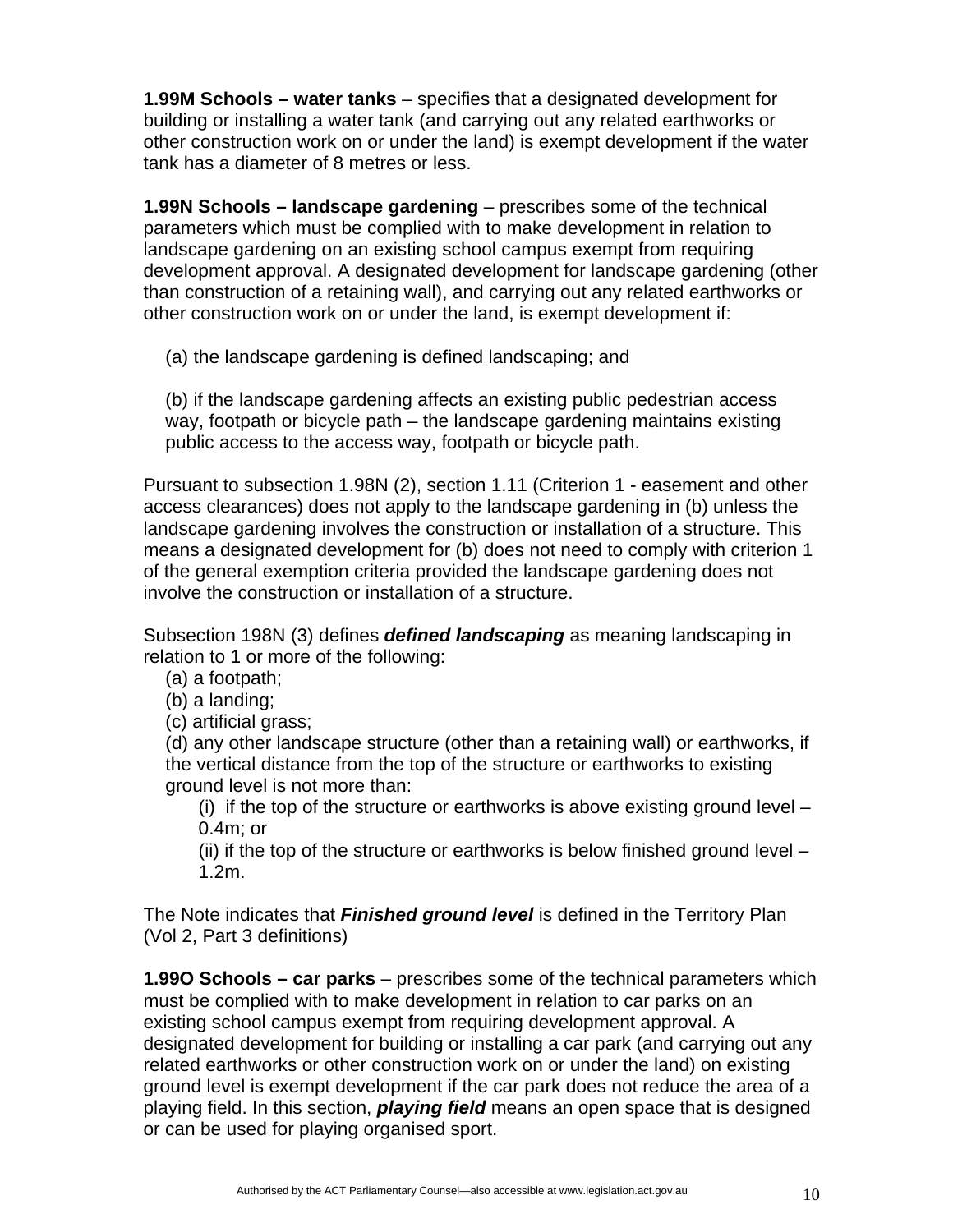**1.99P Schools – bicycle enclosures** – prescribes some of the technical parameters which must be complied with to make development in relation to bicycle enclosures on an existing school campus exempt from requiring development approval. A designated development for building or installing a bicycle enclosure is exempt development.

**1.99Q Schools – toilet and change room facilities** - prescribes some of the technical parameters which must be complied with to make development in relation to toilet and change room facilities on an existing school campus exempt from requiring development approval. A designated development for building or installing a toilet facility or change room facility (and carrying out any related earthworks or other construction work on or under the land) is exempt development if the facility is not within 6 metres of the boundary of a residential zone.

**1.99R Schools – driveways** - prescribes some of the technical parameters which must be complied with to make development in relation to driveways on an existing school campus exempt from requiring development approval. A designated development for sealing or resealing a driveway (and carrying out any related earthworks or other construction work on or under the land) is exempt development if 1 or more of the following materials is used:

- (a) concrete (including coloured or patterned concrete);
- (b) bitumen;
- (c) pavers including bricks;
- (d) timber;
- (e) grass, including stabilising treatment.

**1.99S Schools** – **security cameras** - specifies that installing a security camera on an existing school campus is exempt development.

**1.99T Schools** – **external lighting** - specifies that installing external lighting, including security lighting and flood lighting (other than flood lighting for a playing field) on an existing school campus is exempt development.

**1.99U Schools – demountable and transportable buildings**- prescribes some of the technical parameters which must be complied with to make development in relation to building or installing demountable or transportable buildings on an existing school campus exempt from requiring development approval. A designated development for building or installing a demountable or transportable building (and carrying out any related earthworks or other construction work on or under the land) is exempt development if the building is not within 6 metres of the boundary of a residential zone.

**1.99V Schools – class 10b structures** - - prescribes some of the technical parameters which must be complied with to make development in relation to building or installing class 10b structures on an existing school campus exempt from requiring development approval. A designated development for building or installing a class 10b structure (and carrying out any related earthworks or other